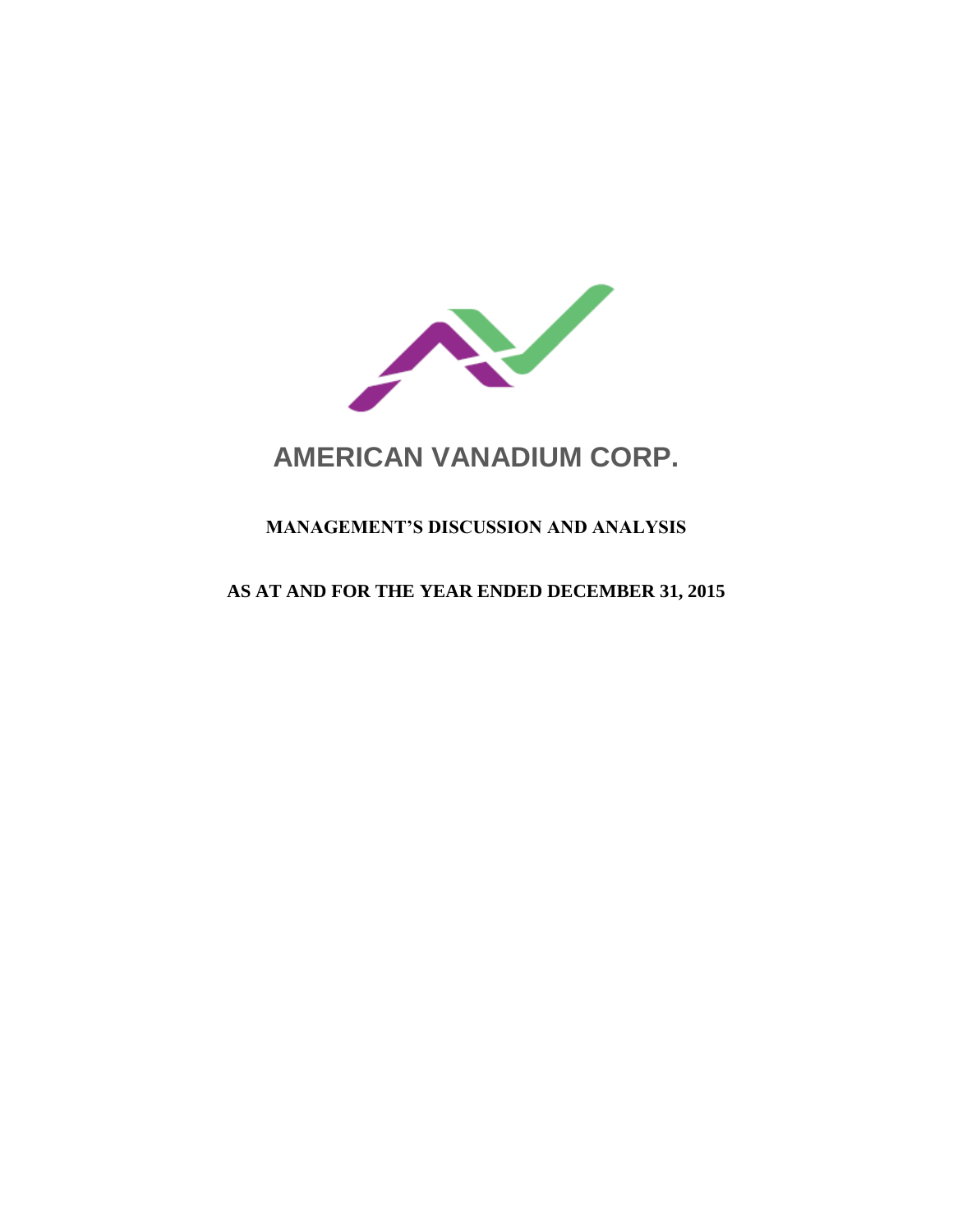#### **Background**

This management discussion and analysis ("MD&A) of financial position and results of operation for American Vanadium Corp. (the "Company" or "American Vanadium") is prepared as at April 27, 2016. This MD&A should be read in conjunction with the Company's audited consolidated financial statements as at and for the year ended December 31, 2015.

The Company's shares are listed on the TSX Venture Exchange ("TSX-V") under the symbol "AVC".

Except as otherwise disclosed, all dollar figures included therein and in the following MD&A are quoted in Canadian dollars. Additional information relevant to the Company's activities can be found on SEDAR at [www.sedar.com.](http://www.sedar.com/)

#### **Forward-Looking Statements**

Certain statements contained in the following MD&A constitute forward-looking statements. Such forward-looking statements include but are not limited to statements regarding the Company's ability or intention to maintain, permit and mine the its mineral properties, the Company's ability or intention to enter the energy storage market, and its ability to obtain the financing required to maintain its operations. These statements involve a number of known and unknown risks, uncertainties and other factors, and are made in the context of the Company having to revise its business strategy in light of its current financial position. The Company's actual strategic course, when decided upon, will determine which risk factors will be relevant, but possible risks include the Company's ability to raise financing required to maintain operations or to execute its strategy; the development of a market for energy storage and the Company's ability to operate in this market; and the Company's ability to maintain or renegotiate its mineral claims or leases as well as technical, geological or economic merits required to mine the related mineral properties. Outcomes other than those assumed herein may cause the actual results, performance or achievements of the company to be materially different from any future results, performance or achievements expressed or implied by such forwardlooking statements. Readers are cautioned not to place undue reliance on these forward-looking statements.

## **Company Overview and Outlook**

American Vanadium is the Master Sales Agent in North America for the CellCube vanadium redox flow energy system ("CellCube"), produced by Gildemeister Energy Storage GmbH ("GES") of Germany. The CellCube is a commercially available vanadium redox flow battery capable of delivering long-duration energy storage for a broad range of applications, such as renewable energy integration and the reduction of demand charge tariffs levied by utilities.

In January 2016, the Company entered into a non-binding Letter of Intent (the "LOI") pursuant to which the Company would acquire the shares of GES as part of a vertical integration strategy. However, the market for long-duration energy storage has been slow to develop, and the Company could not obtain the financing necessary to acquire GES. As a result, the LOI has expired.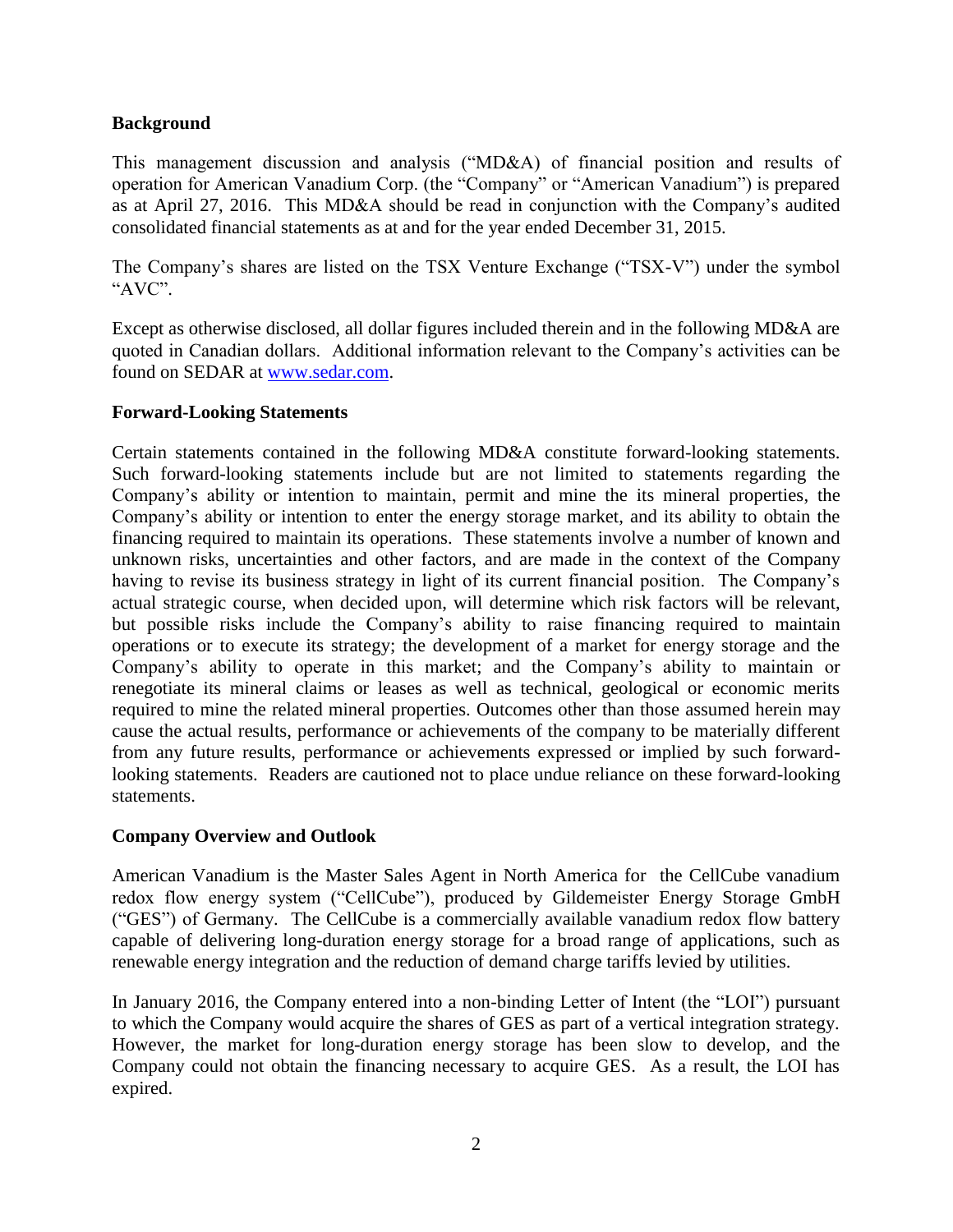Complimentary to its CellCube sales initiatives, the Company holds mineral claims at its Gibellini Property ("Gibellini"), a vanadium deposit located in Eureka County, Nevada. The Company had initiated the process to secure the necessary permits required to put Gibellini in production, but the Company has been unable to fund the on-going costs of permitting.

For a number of reasons including slower-than-expected growth in the market for long-duration energy storage, the Company experienced difficulty in raising funds over the past year and it has a significant working capital deficiency. Although the Company reduced its operating costs during 2015, there is significant doubt that it will be able to continue as a going concern.

## **Mineral Property Overview**

As at December 31, 2014, the Company held 435 claims to Gibellini, directly or through lease agreements and was party to an agreement for water rights required to support future production. Owing to the financial constraints discussed under "Company Overview and Outlook", herein the Company terminated the water rights agreement in 2015 and reduced the number of claims held to 204 as at December 31, 2015, for which US\$144,000 was then outstanding under lease agreements and remains outstanding.

Subsequent to December 31, 2015, an agreement for the lease of 40 of these claims expired and the remainder of the claims are scheduled to expire in 2016. The Company is considering whether or not it will seek to renew the claims in 2016. It is expected that the Gibellini property will be withdrawn from the permitting process.

As at December 31, 2015, the Company had written-off the carrying value of its mineral properties to \$1, reflecting the reduction in expected exploration and evaluation activity and its plans to discontinue the permitting process for Gibellini.

## *Del Rio and Hot Creek Projects, Eureka County, Nevada*

In September 2010, the Company acquired mineral rights to the Del Rio Project ("Del Rio"), a vanadium project located approximately eight miles south of Gibellini. These wholly-owned mineral rights carry no royalty burden and were acquired by originally staking 120 unpatented lode claims on lands administered by the Bureau of Land Management. During the year ended December 31, 2015, the Company has reduced the number of Del Rio claims to 10, for which annual maintenance payments are required.

In 2010, a smaller vanadium prospect, Hot Creek, was also acquired by staking 18 claims south of Del Rio. During the year ended December 31, 2015, the Company allowed all of these claims to lapse.

The Company impaired the full carrying values of Hot Creek and Del Rio in 2014.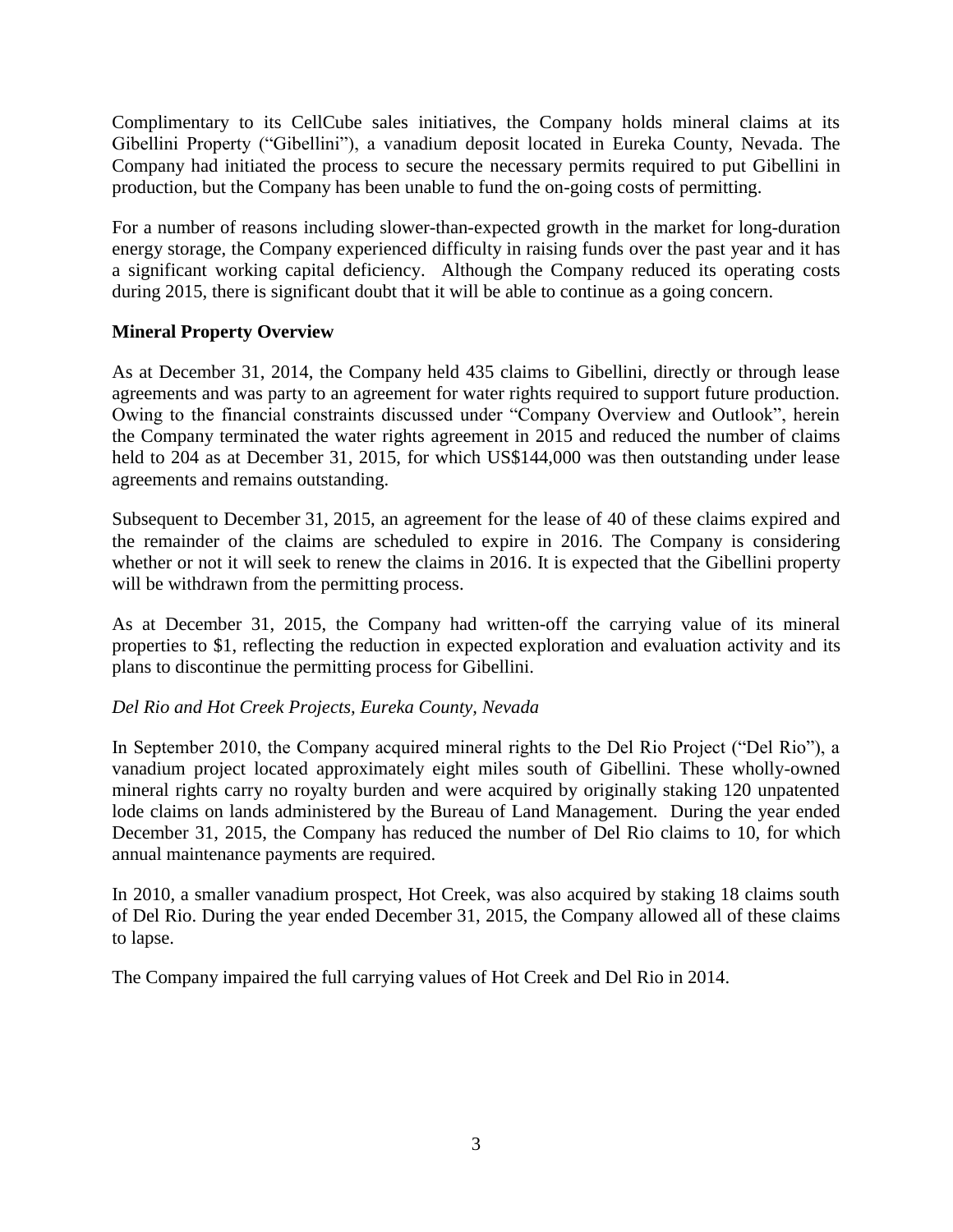#### **Qualified Person**

The geological technical data has been reviewed, verified and compiled by Richard A. Graham, P. Geol., who is a "qualified person" for the purpose of National Instrument 43-101, Standards of Disclosure for Mineral Projects.

#### **Selected Annual Information**

American Vanadium does not have any revenues other than nominal amounts of interest income. Expenses have historically been incurred for permitting, engineering and metallurgical work conducted on the Gibellini property, CellCube sales activity, and general and administrative costs as a publicly-traded company. Additionally, the Company has capitalized payments for the maintenance of mineral claims and CellCube units acquired for demonstration or other purposes.

During 2015, the Company curtailed operating expenses significantly as a result of not being able to raise funds for operations, and recorded impairments in capitalized mineral claim payments and CellCube acquisitions in the years ended December 31, 2015 and 2014.

To date, the Company has not declared any cash dividends and has not held any long-term debt.

Selected annual information is as follows:

|                            | December 31        | December 31        | December 31        |
|----------------------------|--------------------|--------------------|--------------------|
|                            | 2015               | 2014               | 2013               |
|                            |                    | \$                 | D                  |
| <b>Balance Sheet:</b>      |                    |                    |                    |
| Cash                       | 180,076            | 78,413             | 1,460,897          |
| Total assets               | 227,119            | 504,780            | 3,841,734          |
| <b>Current liabilities</b> | 5,534,451          | 2,268,093          | 1,490,661          |
| Long-term liabilities      |                    |                    |                    |
|                            |                    |                    |                    |
|                            | For the year ended | For the year ended | For the year ended |
|                            | December 31        | December 31        | December 31        |
|                            | 2015               | 2014               | 2013               |
|                            |                    |                    |                    |

Net loss and comprehensive loss **3,872,453** 10,563,541 8,279,545 Basic and diluted loss per share **0.06** 0.18 0.22

#### *Total assets*

**Operations:**

The decreases in total assets from \$3.8 million as at December 31, 2013 to \$505 thousand as at December 31, 2014, and further to \$227 thousand as at December 31, 2015 are largely a result of cash expenditures for mineral property exploration and evaluation other operating activities of \$6.8 million and \$524 thousand in for the years ended December 31, 2014 and 2015, respectively. Additionally, the Company recognized impairments on payments for mineral properties and CellCube units that were capitalized in previous years. Partially off-setting the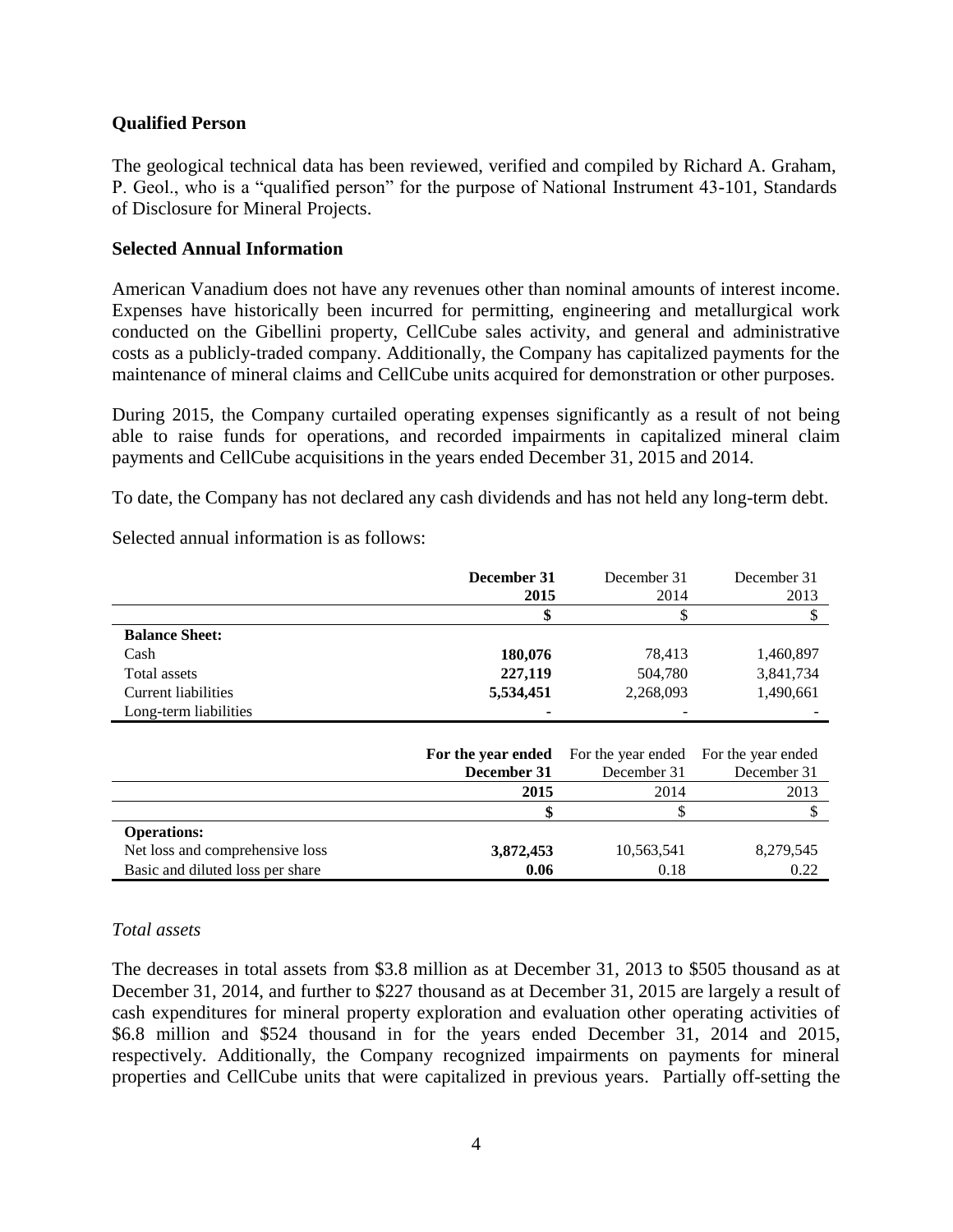effects of these decreases were increases in cash of \$5.7 million and \$467 thousand from financing activities in 2014 and 2015, respectively.

#### *Current liabilities*

The trend of increasing current liabilities between December 31, 2013 and December 31, 2015 is largely attributed to an increase in accounts payable to GES for CellCube units acquired for demonstration or other purposes. Payments for these units are typically triggered by certain production and installation milestones, and the Company accrues the required payment when such milestones are met. However, because the Company has not been able to raise sufficient financing during this period, there has been an ongoing increase in unpaid balances for these items, as well as amounts for mineral leases, exploration and evaluation activities, and on-going operations.

#### *Net loss and comprehensive loss*

Net loss and comprehensive loss for the year ended December 31, 2015 was \$3.9 million and comprises \$287 thousand for exploration and evaluation expenses, \$878 thousand for general and administrative expenses and \$2.7 million in impairments to mineral properties and CellCube units acquired by the Company.

The net loss and comprehensive loss for 2015 was significantly lower than those incurred in 2014 and 2013 owing to significant reductions in exploration and evaluation costs which were \$2.6 million in 2014 and \$4.3 million in 2013, and general and administrative costs which were \$4.2 million in 2014 and \$3.1 million in 2013. The cost reductions were the result of a lack of available financing to the Company which led to the curtailment of corporate and exploration and evaluation activities. These curtailments included staff reductions, reduced engagement of corporate and business development consultants, reductions in metallurgical and engineering work at Gibellini, and a slow-down in the Gibellini permitting process.

During 2014 and 2013, the Company was actively pursuing the permitting of Gibellini and its CellCube sales strategy, incurring significantly higher exploration and evaluation and general and administrative costs. However, by the end of 2014, the Company was in a significant working capital deficit and there were doubts that the values of its mineral properties or acquired CellCube units would be realized. As a result the Company recorded \$3.5 million in impairments of such assets for the year ended December 31, 2014. In 2015, additional impairments of \$2.7 million were recorded, primarily related to additional CellCube acquisitions.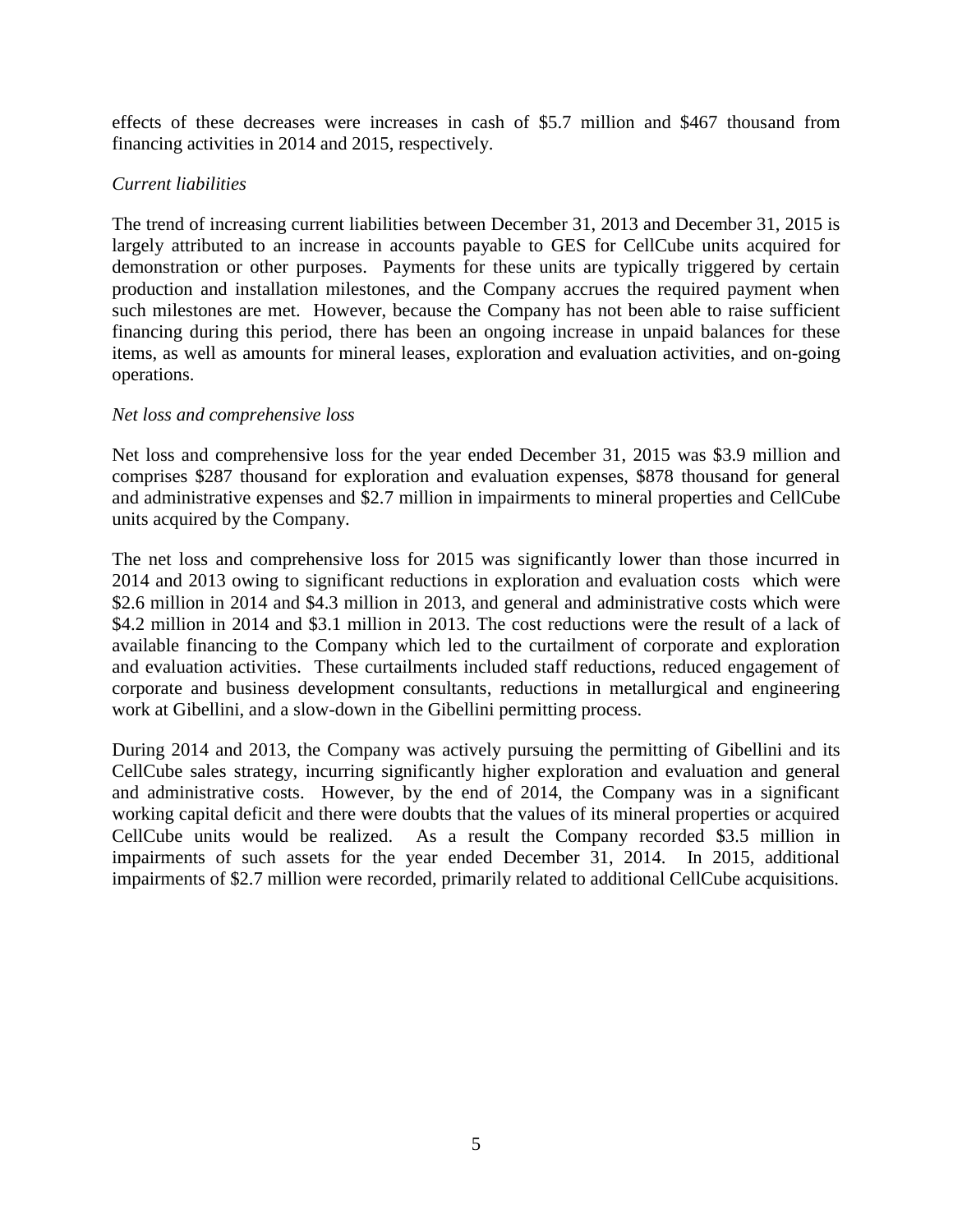#### **Results of Operations**

Select expenses incurred by the Company are as follows:

|                                                               | For the year ended<br>December 31, | For the year ended<br>December 31, |
|---------------------------------------------------------------|------------------------------------|------------------------------------|
|                                                               | 2015                               | 2014                               |
|                                                               | \$                                 | \$                                 |
| Exploration and evaluation expenses                           | (287, 148)                         | (2,638,121)                        |
| General and administrative expenses:                          |                                    |                                    |
| Salaries and benefits                                         | 381,941                            | 1,427,172                          |
| Consulting                                                    | 164,620                            | 991,667                            |
| Office facilities and administrative costs, net of recoveries | 143,628                            | 206,222                            |
| Office and sundry                                             | 67,729                             | 142,536                            |
| Audit and legal                                               | 35,162                             | 117,039                            |
| Travel                                                        | 30,822                             | 270,887                            |
| Investor relations and shareholder information                | 15,280                             | 102,941                            |
| Stock-based compensation                                      | (34, 386)                          | 717,713                            |
| Other                                                         | 73,236                             | 88,951                             |
| CellCube demonstration                                        |                                    | 134,542                            |
| Total general and administrative expenses                     | (878, 032)                         | (4,199,670)                        |
| Impairment of CellCube units                                  | (2,372,722)                        | (412, 921)                         |
| Impairment of mineral properties                              | (294, 835)                         | (2,111,926)                        |
| Foreign exchange loss                                         | (113,767)                          | (203,910)                          |
| Write-off of accounts payable and accrued liabilities         | 73,942                             |                                    |
| Write-off of expense advance                                  | (10,000)                           |                                    |
| Other income                                                  | 9,949                              |                                    |
| Interest income                                               | 160                                | 7,043                              |
| Write-down of equipment and deposits on equipment             |                                    | (1,004,036)                        |
| Net comprehensive loss                                        | (3,872,453)                        | (10, 563, 541)                     |

As at December 31, 2014, the Company had a working capital deficit of \$2.0 million and had begun to slow operations at Gibellini and a corporate level. The Company raised \$467 thousand in 2015, but this amount was insufficient to improve the Company's financial position so the Company was forced to further reduce its operating expenditures.

Exploration and evaluation activities at Gibellini for the first half of 2015 were reduced to base levels to facilitate a slowed permitting process and costs were reduced to care and maintenance levels during the second half of 2015. Additionally, employees related to the Gibellini property were laid off and the mine office was closed.

Additional employees were laid off at the corporate level in 2015 and consulting agreements for sales, business development and investor relations services were terminated. The reduction of employees and consultants resulted in the cancellation of certain unvested share-based compensation agreements and an overall recovery of share-based compensation was incurred in 2015. Related to the decrease in the number of employees and consultants and lower levels of sales, business development and investor relations activities, the Company also reduced travel, office space and the use of legal and other services.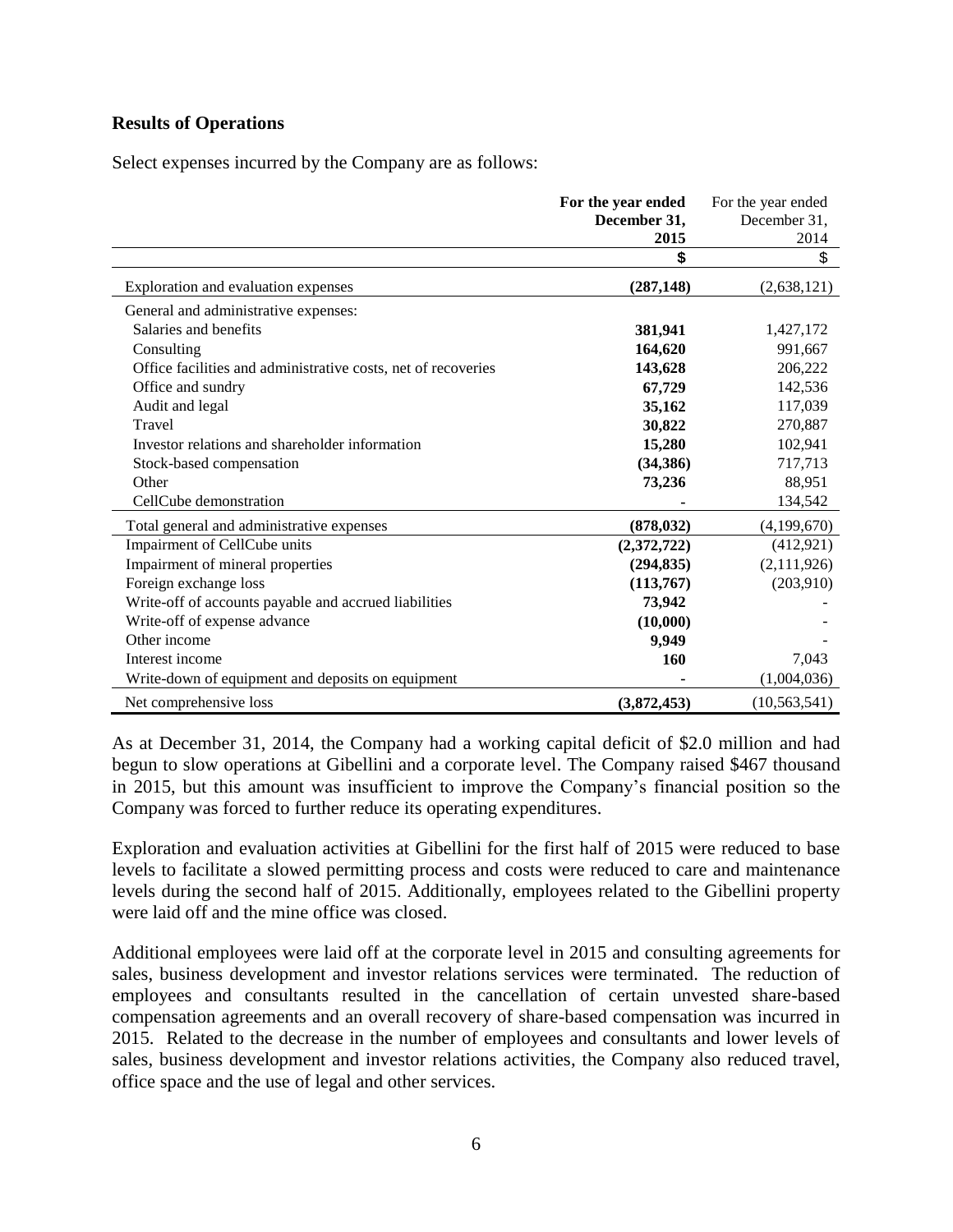The Company's reductions in both mineral property and corporate-level activities resulted in decreases to exploration and evaluation expenses in 2015 compared with those in 2014, as well as those for all general and administrative cost categories.

In 2014, the Company recorded impairments on CellCube units acquired for demonstration purposes and write-offs of deposits paid or accrued towards CellCube units that were intended for resale. These impairments or write-offs were recorded because anticipated sales did not occur and because the deterioration of the Company's financial position made it unlikely that the Company would be able fund the demonstration projects. In 2015, an additional impairment was recorded because the achievement of production milestone for a CellCube unit ordered in 2014 had been met, triggering a payment requirement. The amount is included in accounts payable and accrued liabilities as at December 31, 2015 and the full value of the related asset has been impaired.

In 2014, the deterioration in the Company's financial position resulted in a significant slowdown in permitting and other exploration and evaluation expenses on Gibellini, and the Company's ability to fund the permitting process at Gibellini became uncertain. As a result, the Company recorded impairment to the majority of carrying value of its properties in 2014. In 2015, the Company reduced its property claims and further reduced exploration and evaluation activities to base levels. As a result, the Company impaired the carrying value of these properties to a nominal value in 2015.

During the year ended December 31, 2015, the Company recognized a gain of \$73,942 from the write-off of an accrued liability as a result of a determination that the related obligation no longer exists. An expense for the obligation had been recorded in a prior period, so the write-off has accordingly been recorded in profit or loss.

## **Financial Condition, Liquidity and Capital Resources**

As at December 31, 2015, the Company had working capital deficit of \$5.3 million, compared to a working capital deficit of \$2.0 million as at December 31, 2014. The deterioration of the Company's financial position during 2015 is largely a result of a significant increase in accounts payable and accrued liabilities. This increase is primarily owing to an accrual for milestone payments required following the 2015 production of a CellCube unit ordered in 2014. This unit was ordered by the Company in advance of an anticipated sale that did not materialize. The Company has impaired the entire value attributed to this unit. Accounts payable and accrued liabilities also increased because the Company was unable to obtain sufficient financing during 2015 to pay for all operating expenses. Additionally, a significant portion of the Company's accounts payable and accrued liabilities are denominated in U.S. dollars and Euros, and the decline in the value of the Canadian dollar against these currencies in 2015 resulted in foreign exchange losses.

The Company has reduced its operating activities and related costs significantly as at December 31, 2015 and it is expected that additional savings will be achieved by terminating the permitting process at Gibellini, but it has a significant working capital deficit and will require additional financing to discharge existing liabilities and to pay for on-going costs as a publiclytraded entity. Historically, the Company has raised equity financing through private placements,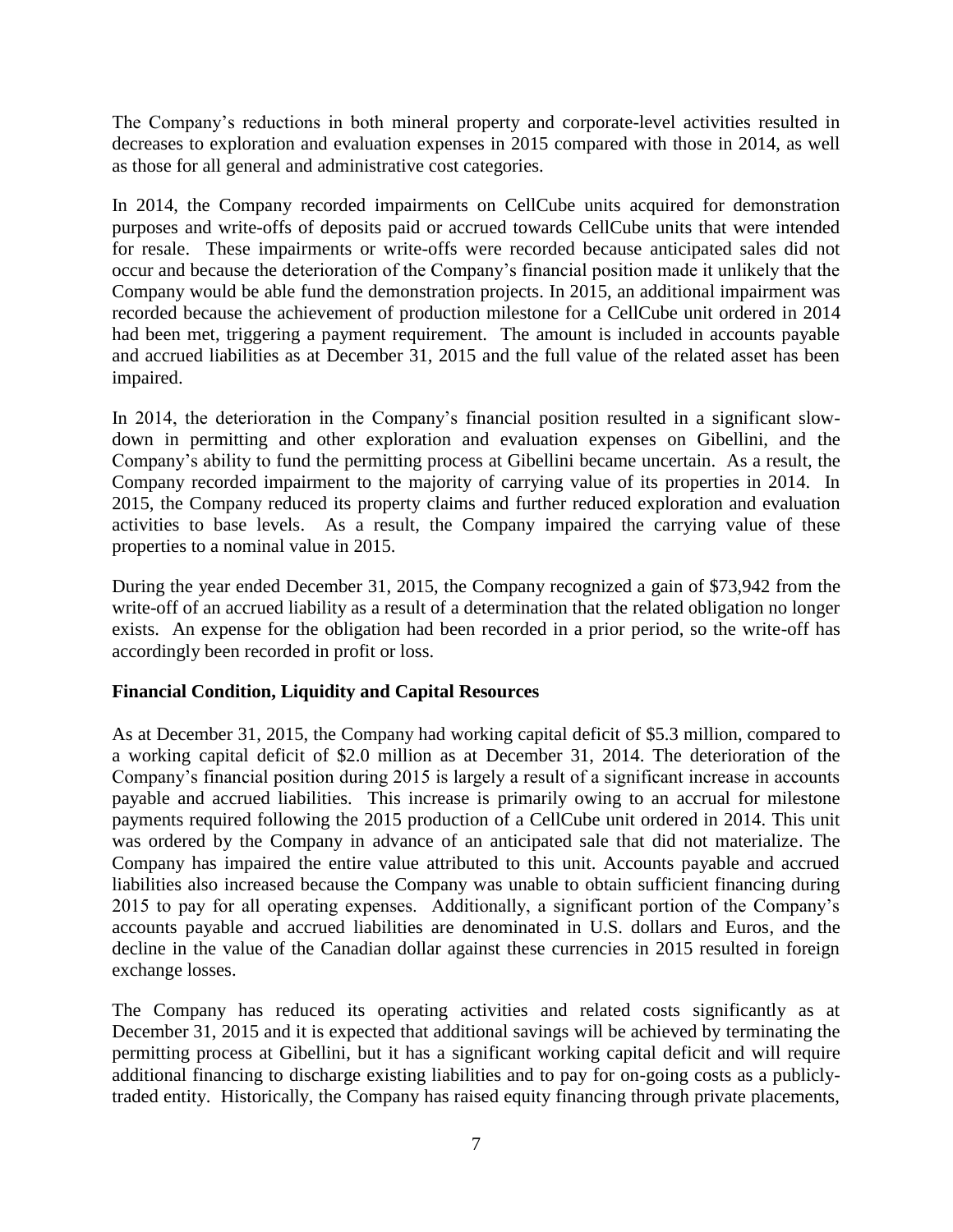but the Company was unable to raise amounts in 2015 that were sufficient to fund operations and there is significant uncertainty that financing conditions will improve in 2016.

#### *2014 Financing Summary*

On March 6, 2014, the Company completed the first tranche of a non-brokered private placement of 10,000,000 common share units at a price of \$0.40 per unit for gross proceeds of \$4,000,000. Each unit consisted of one common share and one-half of one common share purchase warrant.

On May 8, 2014, the Company completed the second tranche of the private placement for an additional 2,500,000 common share units at a price of \$0.40 per unit for gross proceeds of \$1,000,000. Each unit consisted of one common share and one-half of one common share purchase warrant.

On December 30, 2014, the Company completed a non-brokered private placement of 3,560,000 common share units at a price of \$0.25 per unit for gross proceeds of \$890,000. Each unit consisted of one common share and one-half of one common share purchase warrant.

In addition to the net proceeds from private placements, \$8 thousand was received through the exercise of warrants during the year ended December 31, 2014.

#### *2015 Financing Summary*

In April 2015, the Company completed a non-brokered private placement of 3,014,285 common share units at a price of \$0.07 per unit for gross proceeds of \$211,000. Each unit consisted of one common share and one-half of one common share purchase warrant.

As at December 31, 2015, the Company had received \$64,427 in subscription receipts for a nonbrokered private placement that closed in January 2016 for 805,332 common share units at a price of \$0.08 per unit. Each unit consisted of one common share and one common share purchase warrant.

In December 2015, the Company received \$200,000 from a shareholder of the Company under a promissory note that is payable on demand and which accrues interest at a rate of 1% per annum.

#### **Fourth Quarter Results**

For the fourth quarter of 2015, the Company incurred a consolidated net loss and comprehensive loss of \$420 thousand. The most significant expenses incurred during the quarter were \$295 thousand for impairments to mineral properties; \$64 thousand for salaries and benefits; \$52 thousand for consulting fees; and \$191 thousand for other office and administrative costs, foreign exchange losses and a write off of an expense advance. Partially off-setting these expenses were a \$170 thousand in combined gains from the write-off of accounts payable at the start of the period and from adjustments to expenses recorded in prior periods in 2015.

The impairments to mineral properties in the fourth quarter of 2015 were a result of reduced exploration and evaluation activities at Gibellini, and an expectation that the property will be withdrawn from the permitting process. Consulting fees and other office and administrative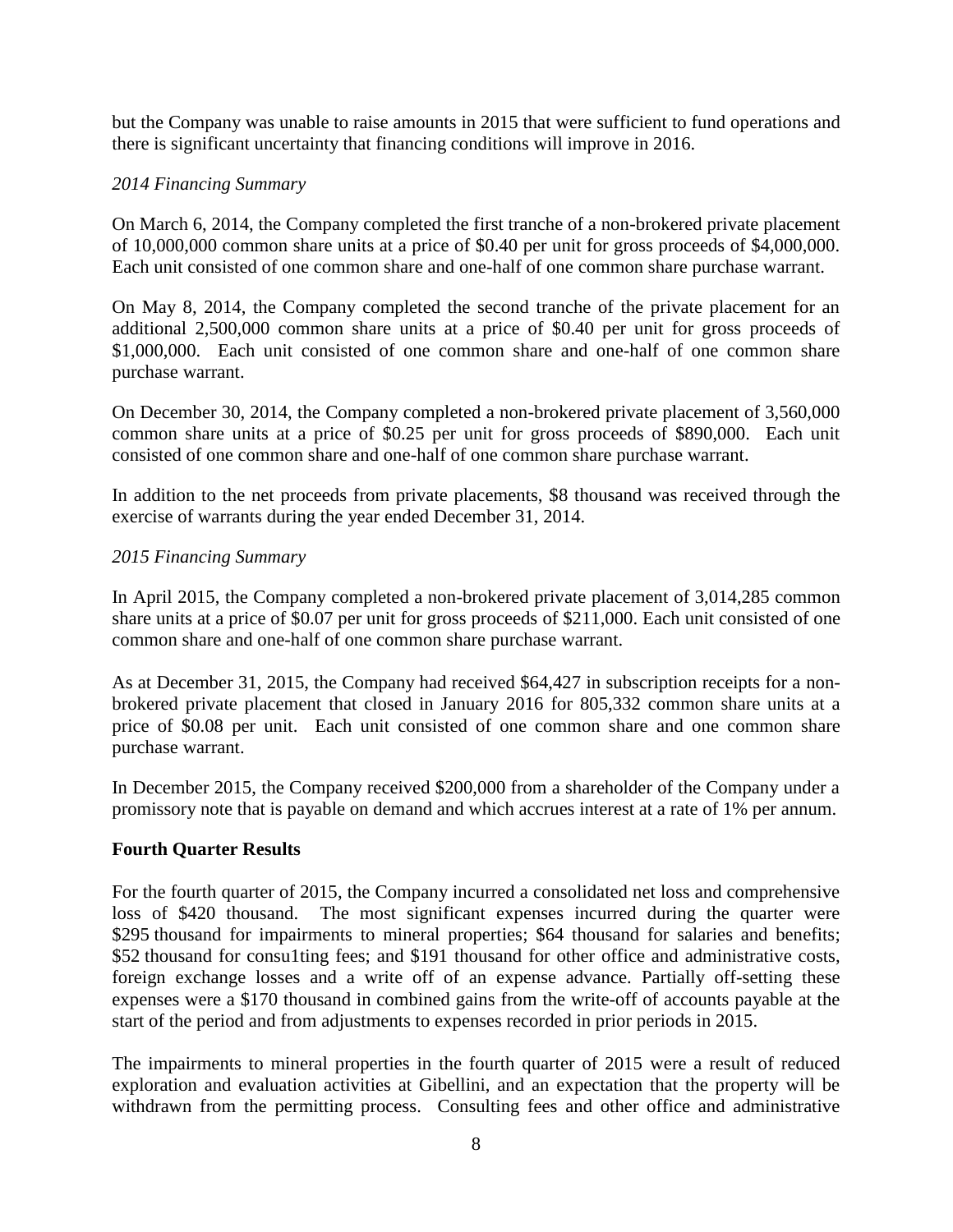costs were largely incurred to conduct due diligence and to negotiate the LOI regarding the Company's unsuccessful attempt to acquire GES.

#### **Summary of Quarterly Results**

A summary of quarterly results for the Company's eight most recent quarters is as follows:

| <b>For the Three Months</b><br><b>Ended</b> | <b>Exploration</b><br>and Evaluation <sup>1</sup> | <b>General</b><br>$Expenses^2$ | <b>Stock-based</b><br>Compensation <sup>2</sup> | <b>Interest</b><br>Income <sup>3</sup> | <b>Net</b><br>Comprehensive<br>Loss <sup>4</sup> | <b>Basic and</b><br><b>Diluted Loss</b><br><b>Per Share</b> |
|---------------------------------------------|---------------------------------------------------|--------------------------------|-------------------------------------------------|----------------------------------------|--------------------------------------------------|-------------------------------------------------------------|
|                                             | S                                                 |                                |                                                 |                                        |                                                  |                                                             |
| December 31, 2015                           | (12, 121)                                         | 269,309                        | (2,977)                                         | (53)                                   | 420,382                                          | 0.01                                                        |
| September 30, 2015                          | 50,532                                            | 89.259                         | 8.003                                           | (5)                                    | 2,652,641                                        | 0.04                                                        |
| June 30, 2015                               | 70.109                                            | 154.920                        | 49.792                                          | (28)                                   | 265,270                                          | 0.00                                                        |
| March 31, 2015                              | 178,628                                           | 398.929                        | (89,203)                                        | (74)                                   | 534,160                                          | 0.01                                                        |
| December 31, 2014                           | 540,799                                           | 1,023,505                      | 150,718                                         | (316)                                  | 5,373,789                                        | 0.09                                                        |
| September 30, 2014                          | 679.919                                           | 846,158                        | 147,438                                         | (1,116)                                | 1,663,981                                        | 0.03                                                        |
| June 30, 2014                               | 582,539                                           | 872.983                        | 316,330                                         | (3,389)                                | 1,789,919                                        | 0.03                                                        |
| March 31, 2014                              | 834,864                                           | 739,311                        | 103,227                                         | (2,222)                                | 1,735,852                                        | 0.03                                                        |

#### **Explanatory Notes:**

- 1. Exploration and evaluation expense for the periods presented are largely comprised of engineering, procurement and construction management, metallurgical and environmental permitting activities for Gibellini incurred to complete the Plan of Operations and to attend to the on-going permitting process. Costs fluctuate from period to period based on the availability of working capital to fund such work and deadlines for meeting various project and regulatory requirements. In late 2014 and early 2015, the Company reduced property-related expenses as a result of not having sufficient funds available. In the three months ended December 31, 2015, the Company had a recovery of exploration and evaluation costs as a result of a reclassification of foreign exchange losses to other expense categories.
- 2. General expenses in 2014 reflect a build-up of staff, consulting and other activities to support the development of its CellCube sales strategy. In 2015 the Company had difficulty obtaining financing and reduced corporate costs including consulting fees, staff costs and office fees. As a result, there is a general reduction in these costs in 2015, although an increase was incurred for the final quarter of 2015 as a result of consulting and legal fees incurred to assess an unsuccessful opportunity to acquire GES.

Related to the increase in staff and consulting levels and additional directors of the Company during 2014, new stock options were granted, resulting in increases to stock-based compensation. In the three months ended March 31, 2015, a number of share-based awards were cancelled on the termination of certain employment and consulting agreements, resulting in a net reversal of expenses previously recorded and subsequent expenses recorded have been lower than those prior to December 31, 2014.

- 3. The Company earns interest income from funds on deposit but has no operating revenue. Interest income is dependent upon the amount of funds on deposit and interest rates paid.
- 4. Net comprehensive loss is typically a result of exploration and evaluation expenses, general expenses and stock-based compensation. However, in the three months ended December 31, 2014, the Company recorded a \$2.1 million impairment of mineral properties as well as \$1.4 million in impairments of equipment, deposits on equipment and advances towards future CellCube sales with a further \$2.5 million impairment for CellCube units being recorded in the three months ended September 30, 2015. In the three months ended December 31, 2015, the Company recorded additional impairment costs for the remainder of its mineral properties. Other items included in net comprehensive loss that have not been segregated elsewhere include foreign exchange gains or losses, which are primarily related to foreign-denominated accounts payable. These gains or losses fluctuate quarter-to-quarter.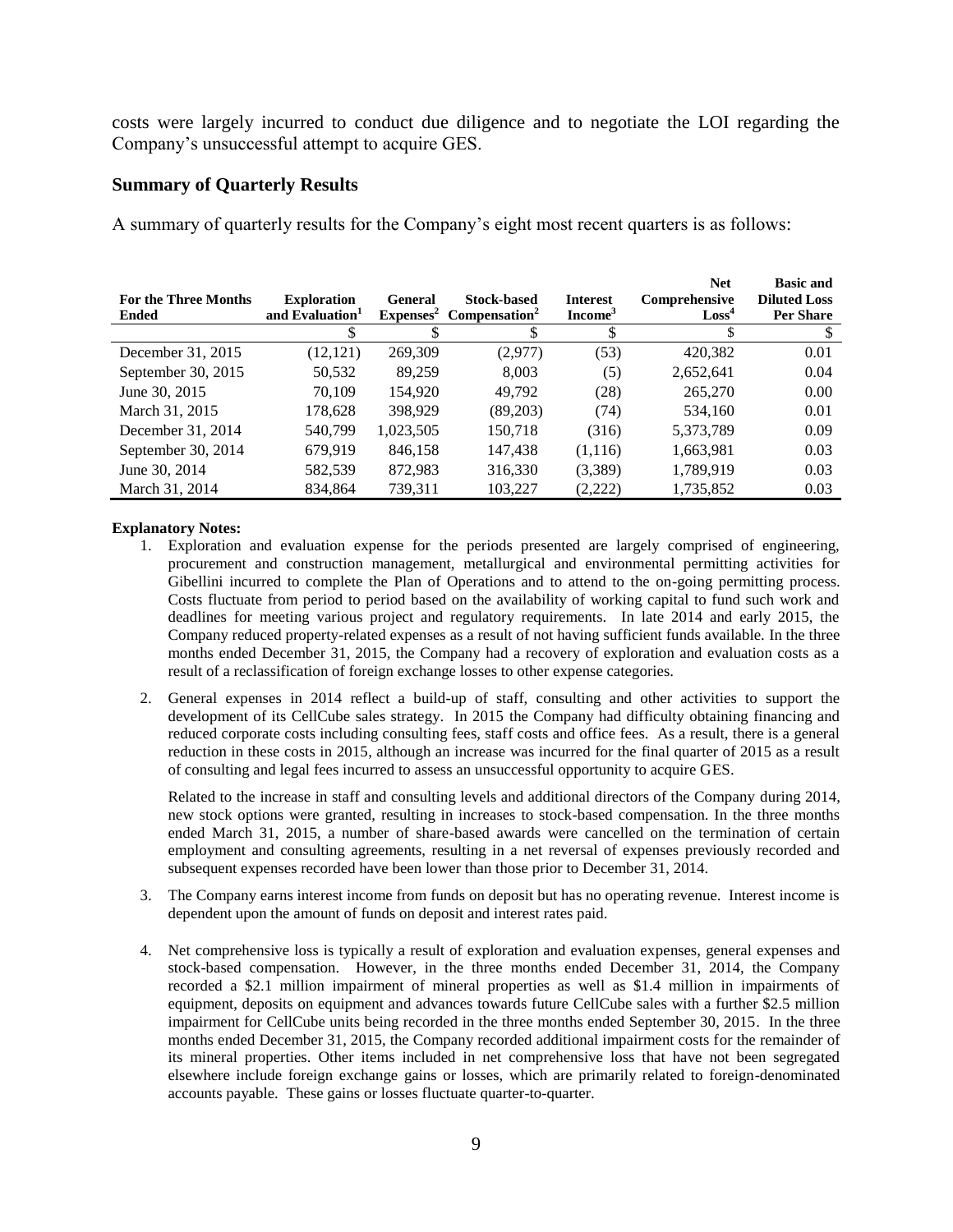#### **Transactions with Related Parties**

During the year ended December 31, 2015, a \$78,000 (2014 - \$78,000) expense was recorded for office facilities, corporate and administrative services provided by Earlston Management Corp. ("Earlston"), a company with officers and directors in common with Company. Additionally, \$41,000, recorded as share issuance costs, was paid to Earlston for fees related to a private placement of common shares in the year ended December 31, 2014. No such fee was paid during the year ended December 31, 2015. As at December 31, 2015, \$96,445 is included in accounts payable and accrued liabilities (December 31, 2014 - \$22,276) for amounts owing to Earlston.

Included in prepaid expenses as at December 31, 2015 is \$nil (December 31, 2014 - \$10,000) advanced to Bill Radvak, the Chief Executive Officer of the Company for corporate expenses to be incurred on the Company's behalf. Included in accounts payable and accrued liabilities as at December 31, 2015 is \$20,371 (December 31, 2014 - \$8,193) owing to this officer for travel expense claims.

Included in accounts payable and accrued liabilities as at December 31, 2015 is \$19,800 (December 31, 2014 - \$12,600) owing to Mike Doyle, the former Executive VP, Operations; and \$nil (December 31, 2014 - \$5,996) owing to Ron Espell, the former VP, Environmental.

During the year ended December 31, 2014, a \$60,000 expense was recorded for consulting services provided by Cansource International Enterprises Inc., a company jointly controlled by Ron MacDonald, a former director of the Company. No such amounts were incurred for the year ended December 31, 2015.

In addition to the aforementioned related party transactions, salaries and benefits and other compensation earned directly by key members, being the Company's management and directors are as follows:

|                                     | <b>For the Year Ended</b><br>December 31, 2015 | For the Year Ended<br>December 31, 2014 |
|-------------------------------------|------------------------------------------------|-----------------------------------------|
|                                     |                                                |                                         |
| Salaries and benefits               | 242,520                                        | 481,600                                 |
| Consulting fees                     | 9.207                                          | 179.572                                 |
| Stock-based compensation recognized | 92,617                                         | 226,592                                 |
| Total compensation                  | 344,344                                        | 887.764                                 |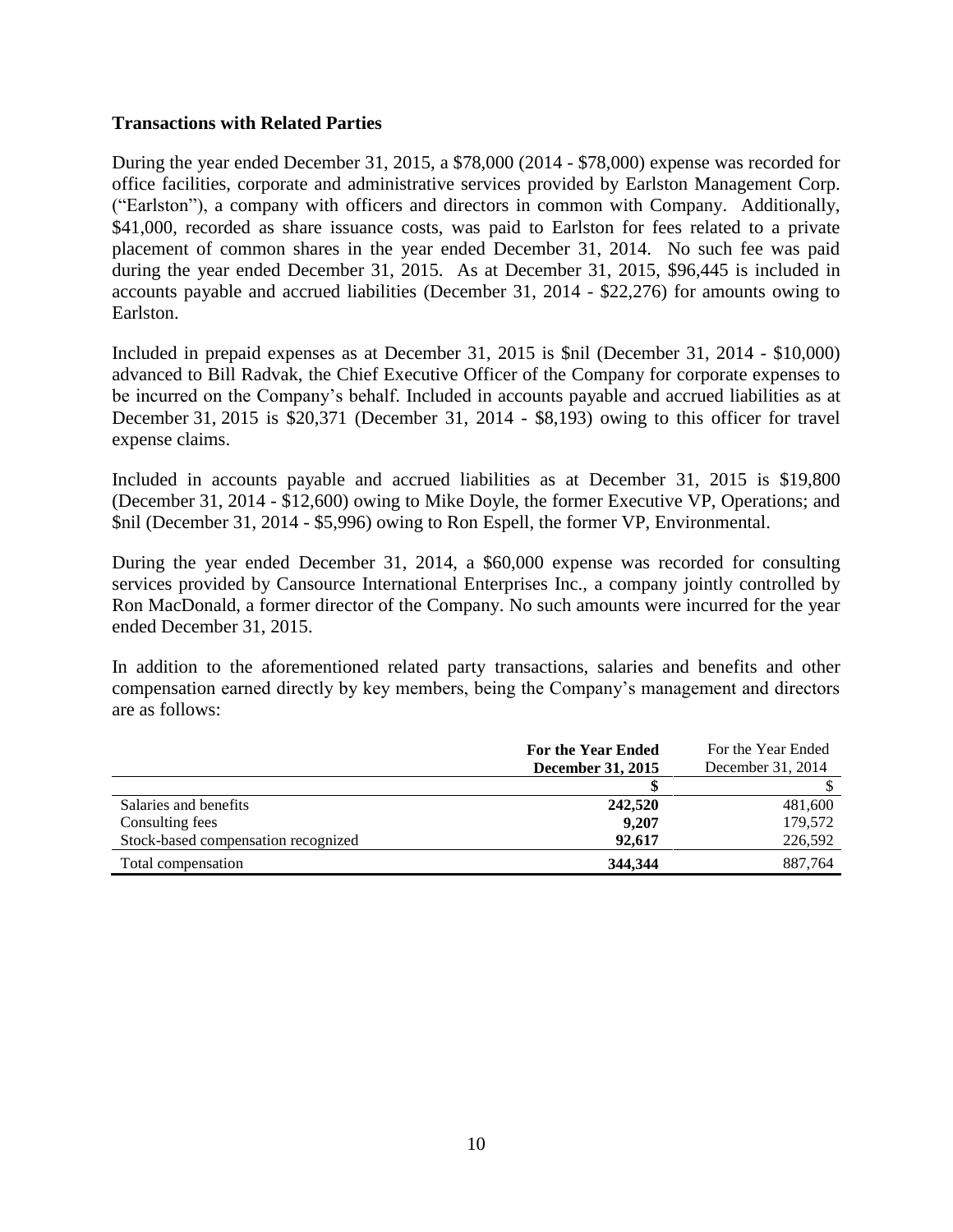#### **Financial Instruments and Risk Management**

As at December 31, 2015, the Company's financial instruments comprise cash, amounts receivable, reclamation deposits, accounts payable and accrued liabilities and a shareholder loan. With the exception of cash, all financial instruments held by the Company are measured at amortized cost. The fair values of these financial instruments approximate their carrying value due to their short-term maturities. Fair values of financial instruments are classified in a fair value hierarchy based on the inputs used to determine fair values. The levels of the fair value hierarchy are as follows:

- Level 1 Unadjusted quoted prices in active markets for identical assets or liabilities;
- Level 2 Inputs other than quoted prices that are observable for the asset or liability either directly or indirectly; and

Level 3 – Inputs that are not based on observable market data.

Financial instruments measured at fair value on the balance sheet are summarized in levels of fair value hierarchy as follows:

|      | <b>Level 1</b> | <b>Level 2</b> | Level 3 |
|------|----------------|----------------|---------|
|      | ጦ<br>۱D        | ۱D             | w       |
| Cash | 180,076        | $\blacksquare$ |         |

The Company's financial instruments are exposed to certain financial risks, including currency risk, credit risk, liquidity risk and interest rate risk.

#### *Currency risk*

A portion of the Company's expenses are incurred in United States dollars and financial instrument balances are held in this currency. A significant change in the currency exchange rates between the Canadian dollar relative to the United States dollar could have a negative effect on the Company's results of operations, financial position or cash flows.

As at December 31, 2015, the Company held US\$1,317,862, in net financial liabilities denominated in United States dollars. A prolonged 10% increase (decrease) in the value of the Canadian dollar compared with the United States dollar would result in a \$182,392 foreign exchange gain (loss) based on United States dollar denominated net financial liabilities as at December 31, 2015. The Company has not hedged its exposure to currency fluctuations as at December 31, 2015

As at December 31, 2015, the Company's net financial liabilities included accounts held in European Euros totalling  $\epsilon$ 2,041,992. A prolonged 10% increase (decrease) in the value of the Canadian dollar compared with the Euro would result in a \$309,288 foreign exchange gain (loss) based on Euro denominated net financial liabilities as at December 31, 2015.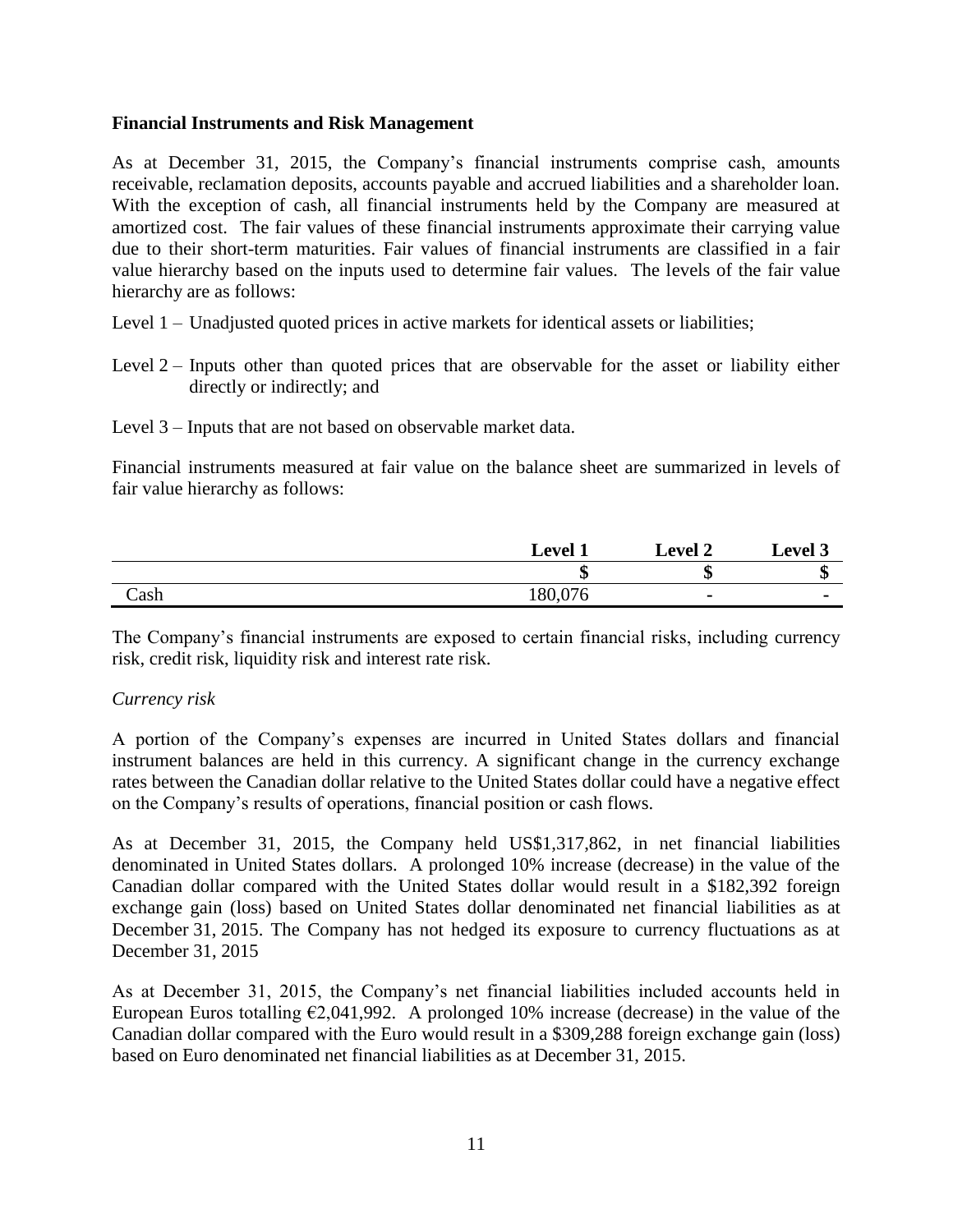#### *Credit risk*

Credit risk is the risk of an unexpected loss if a customer or third party to a financial instrument fails to meet its contractual obligations. The Company's credit risk is primarily attributable to its cash and amounts receivable. The Company limits exposure to credit risk by maintaining its cash with large financial institutions. The Company does not have cash that is invested in asset backed commercial paper.

#### *Liquidity risk*

Liquidity risk is the risk that the Company will not be able to meet its financial obligations as they fall due. The Company has a working capital deficiency as at December 31, 2015 and additional financing is required for the Company to settle its existing obligations and fund future obligations. As such, the Company is exposed to liquidity risk.

#### *Interest rate risk*

Interest rate risk is the risk that the fair value or future cash flows of a financial instrument will fluctuate because of changes in market interest rates. As the Company's cash is currently held in short-term interest bearing accounts which pay relatively low rates of interest, the Company considers the interest rate risk to be limited.

#### **Off-Balance Sheet Arrangements**

The Company has no off-balance sheet arrangements.

#### **Outstanding Share Data**

The following securities are outstanding at April 27, 2016:

| Common shares issued and outstanding :                         | 69,251,445 |
|----------------------------------------------------------------|------------|
| Shares is suable on the exercise of outstanding stock options: | 3,755,000  |
| Shares is suable on the exercise of share purchase warrants:   | 3,935,907  |

#### **Critical Accounting Estimates and Judgments**

The preparation of financial statements in conformity with IFRS requires management to make estimates and judgments that affect the reported amounts of assets and liabilities at the date of the financial statements and the reported amounts of revenues and expenses during the reporting period. Actual results may differ from those estimates. Estimates are reviewed on an ongoing basis based on historical experience and other factors that are considered to be relevant under the circumstances. Revisions to estimates on the resulting effects of the carrying amounts of the Company's assets and liabilities are accounted for prospectively.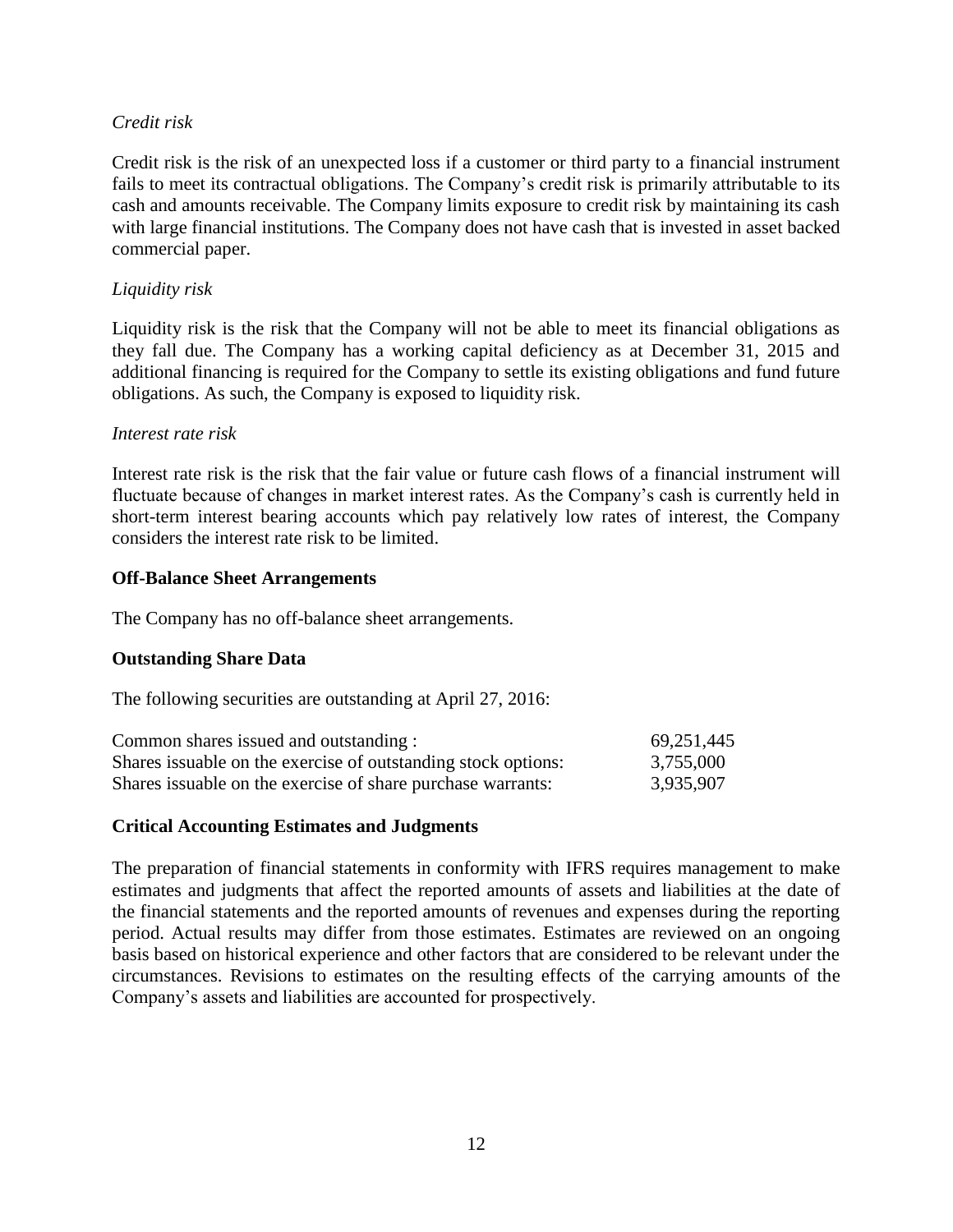Those estimates and judgments considered most significant are as follows:

## *i. Carrying value of mineral properties and equipment*

The measurement, expected recovery and impairment of mineral properties and equipment are based on various judgments and estimates. For mineral properties, these include the technical and commercial feasibility of these properties, which incorporates various assumptions for mineral reserves, future mineral prices, and operating and capital expenditures for the properties. For equipment, such judgments and estimates include the useful lives of the assets, and the likely cash flows or commercial benefit such assets are likely to generate.

In addition to these factors, the carrying value and potential for impairment of mineral properties and equipment, also depends on management's expectation for the likely outcome of a property or use of an asset, which itself is dependent on factors such as availability of financing, obtaining regulatory approvals, and availability of buyers for the Company's mineral or other products.

Should there be differences between actual and anticipated mineral reserves, mineral revenues and costs, or should the Company no longer have the intention, resources, requisite approvals or customer base to develop or otherwise realize value from a mineral property or equipment, impairments may be recognized. If impairment factors which result in an impairment being recorded become favourable, a reversal on impairment may occur.

## *ii. Reclamation provision*

The Company records a reclamation provision for the discounted present value of expected future expenditures, if any, required to environmentally reclaim its mineral properties. The measurement of this provision, if one exists, is based on estimates for the amounts and timing of future cash flows. Differences between actual cash flows and those estimated could result in the reclamation provision being over or understated.

## *iii. Taxation*

Tax provisions are recognized to the extent that it is probable that there will be a future outflow of funds to a taxation authority. Such provisions often require judgment on the treatment of certain taxation matters that may not have been reported or assessed by the taxation authority at the date of these financial statements. Differences in judgment by the taxation authority could result in changes to actual taxes payable by the Company.

Deferred tax assets are recognized to the extent that it is probable that certain taxable losses or deferred expenditures will be utilized by the Company to reduce future taxes payable. The amount of deferred tax assets recognized, if any, is based on objective evidence that the Company will generate sufficient future taxable income to utilize these deferred assets, as well as the expected future tax rates that will apply to these assets. Changes to the Company's ability to generate sufficient taxable income or changes to enacted tax rates could result in the write-down of deferred tax assets, or the recognition of new deferred tax assets.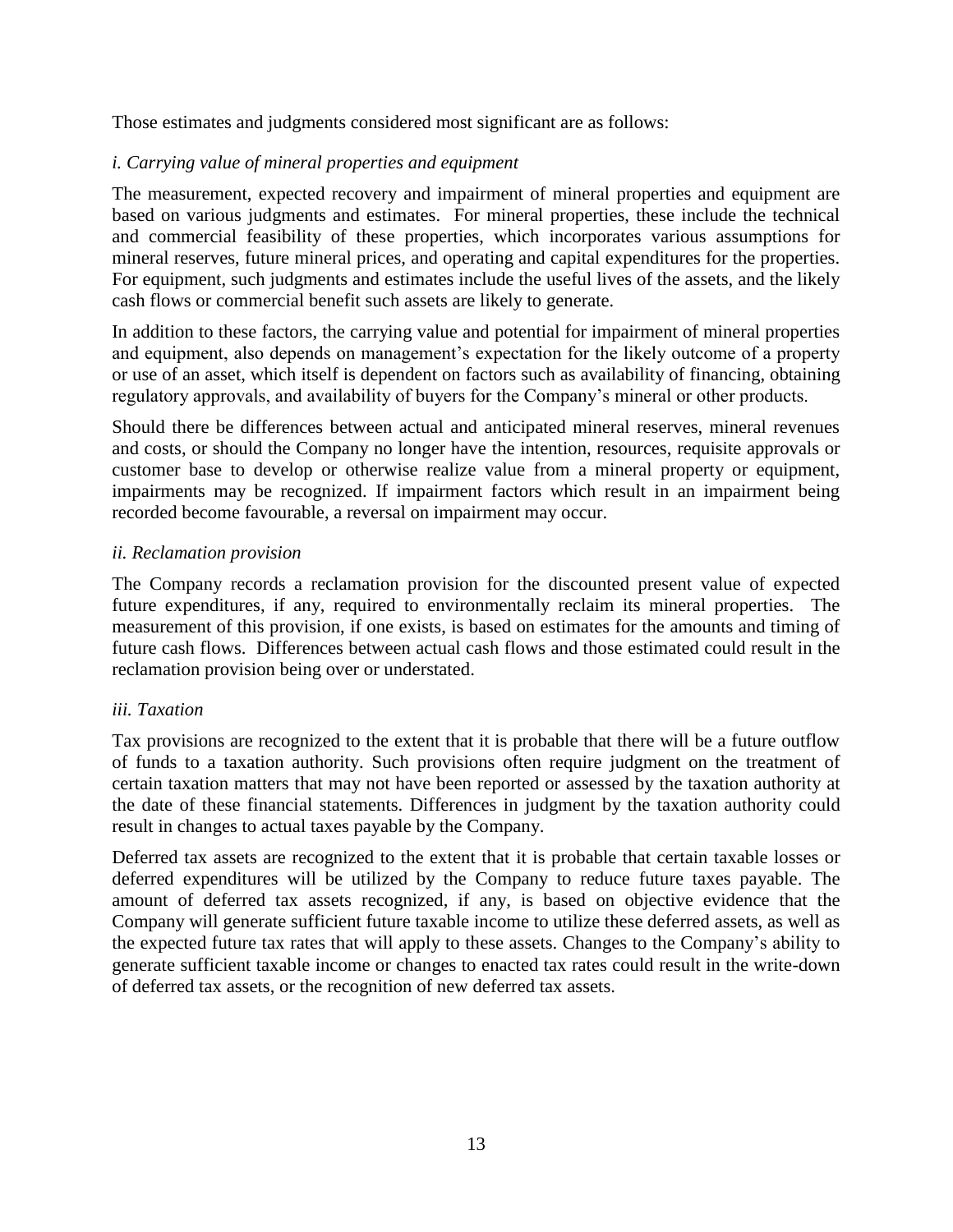#### *iv. Stock-based compensation*

*iv.i. Stock options*

The Company uses the Black-Scholes option pricing model to determine the fair value of stock options and standalone share purchase warrants granted. This model requires management to estimate the volatility of the Company's future share price, expected lives of stock options and warrants and future dividend yields. Consequently, there is significant measurement uncertainty in the stock-based compensation expense reported.

#### *iv.ii. Restricted share units and performance shares*

The determination of whether or not the achievement of performance milestones for restricted share units and performance shares is likely requires management to consider factors such as the likelihood of an employee or consultant remaining with the Company until requisite performance is achieved as well as external factors such as government regulations, financial market developments and industry trends which influence the milestones. Additionally, factors internal to the Company, such as the financial and strategic support for the achievement of the milestone must be considered. This determination is subject to significant judgment and changes to any of these factors or management's interpretation thereof, may result in expenses being recognized or previously recognized expense being reversed.

#### **Adoption of new IFRS**

The Company has applied the following new IFRS amendments starting January 1, 2015:

#### *i. IFRS 3, Business Combinations*

IFRS 3 was amended to provide clarification related to (i) contingent consideration in a business combination and (ii) scope exception for joint arrangements.

#### *ii. IFRS 8, Operating Segments*

IFRS 8 was amended to require (i) disclosure of judgments made by management in aggregating segments, and (ii) a reconciliation of segment assets to the entity's assets when segment assets are reported.

#### *iii. IAS 16, Property, Plant and Equipment and IAS 38, Intangible Assets*

IAS 16 was amended to classify how gross carrying amount and accumulated depreciation are treated where an entity uses the revaluation model.

#### *iv. IAS 24, Related Party Transactions*

IAS 24 was amended to (i) revise definition of "related party" to include an entity that provides key management personnel services to the reporting entity or its parent, and (ii) clarify related disclosure requirements.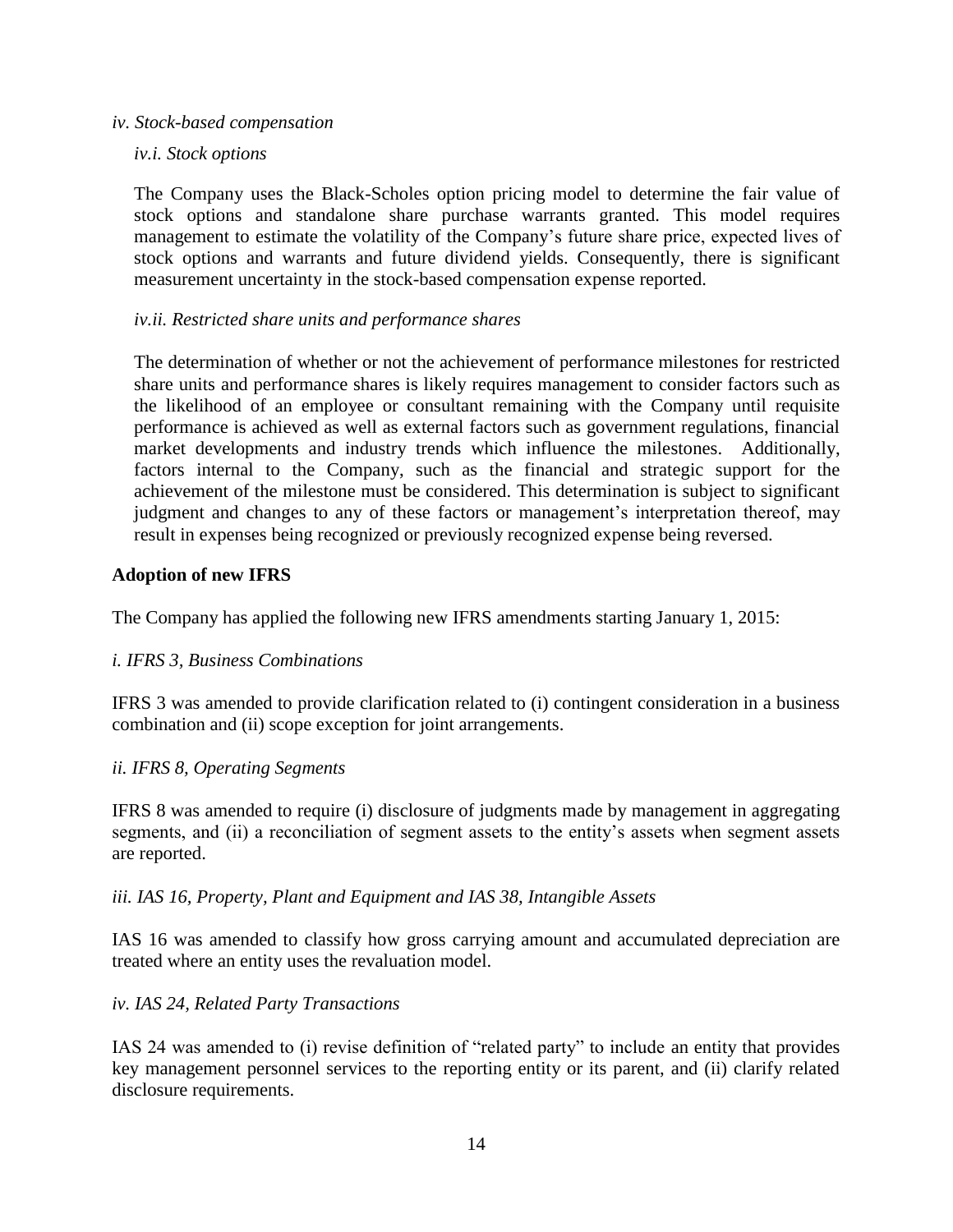The adoption of these amendments did not result in changes to amounts or note disclosures previously reported by the Company.

#### **Future Changes in Accounting Policies**

Certain new accounting standards and interpretations have been published that are not mandatory for the current reporting period. These standards are being assessed but are not expected to have a significant impact on the Company's consolidated financial statements:

#### *i. IFRS 9, Financial Instruments*

The IASB intends to replace IAS 39 – "*Financial Instruments: Recognition and Measurement*" in its entirety with IFRS 9 in three main phases. IFRS 9 will be the new standard for the financial reporting of financial instruments that is principles-based and less complex than IAS 39. IFRS 9 requires that all financial assets be classified and subsequently measured at amortized cost or at fair value based on the Company's business model for managing financial assets and the contractual cash flow characteristics of the financial assets. Financial liabilities are classified and subsequently measured at amortized cost except for financial liabilities classified as at fair value through profit or loss, financial guarantees and certain other exceptions. IFRS 9 can currently be adopted voluntarily, but is mandatory for years beginning on or after January 1, 2018.

## *ii. IFRS 5, Non-current Assets Held for Sale and Discontinued Operations*

IFRS 5 has been amended to add specific guidance in IFRS 5 for cases in which an entity reclassifies an asset from held for sale to held for distribution or vice versa and cases in which held-for-distribution accounting is discontinued. These amendments are effective for annual periods beginning January 1, 2016.

## *iii. IFRS 15, Revenue from Contracts with Customers*

In May 2014, the IASB issued IFRS 15 – Revenue from Contracts with Customers ("IFRS 15") which supersedes IAS 11 – Construction Contracts, IAS 18 – Revenue, IFRIC 13 – Customer Loyalty Programmes, IFRIC 15 – Agreements for the Construction of Real Estate, IFRIC 18 – Transfers of Assets from Customers, and SIC 31 – Revenue – Barter Transactions Involving Advertising Services. IFRS 15 establishes a single five-step model framework for determining the nature, amount, timing and uncertainty of revenue and cash flows arising from a contract with a customer. The standard is effective for annual periods beginning on or after January 1, 2017, with early adoption permitted.

#### **Changes in Directors**

On January 21, 2015, Dr. Kelly Hyslop resigned as a director of the Company.

On February 6, 2015, George T. Hawes resigned as a director of the Company.